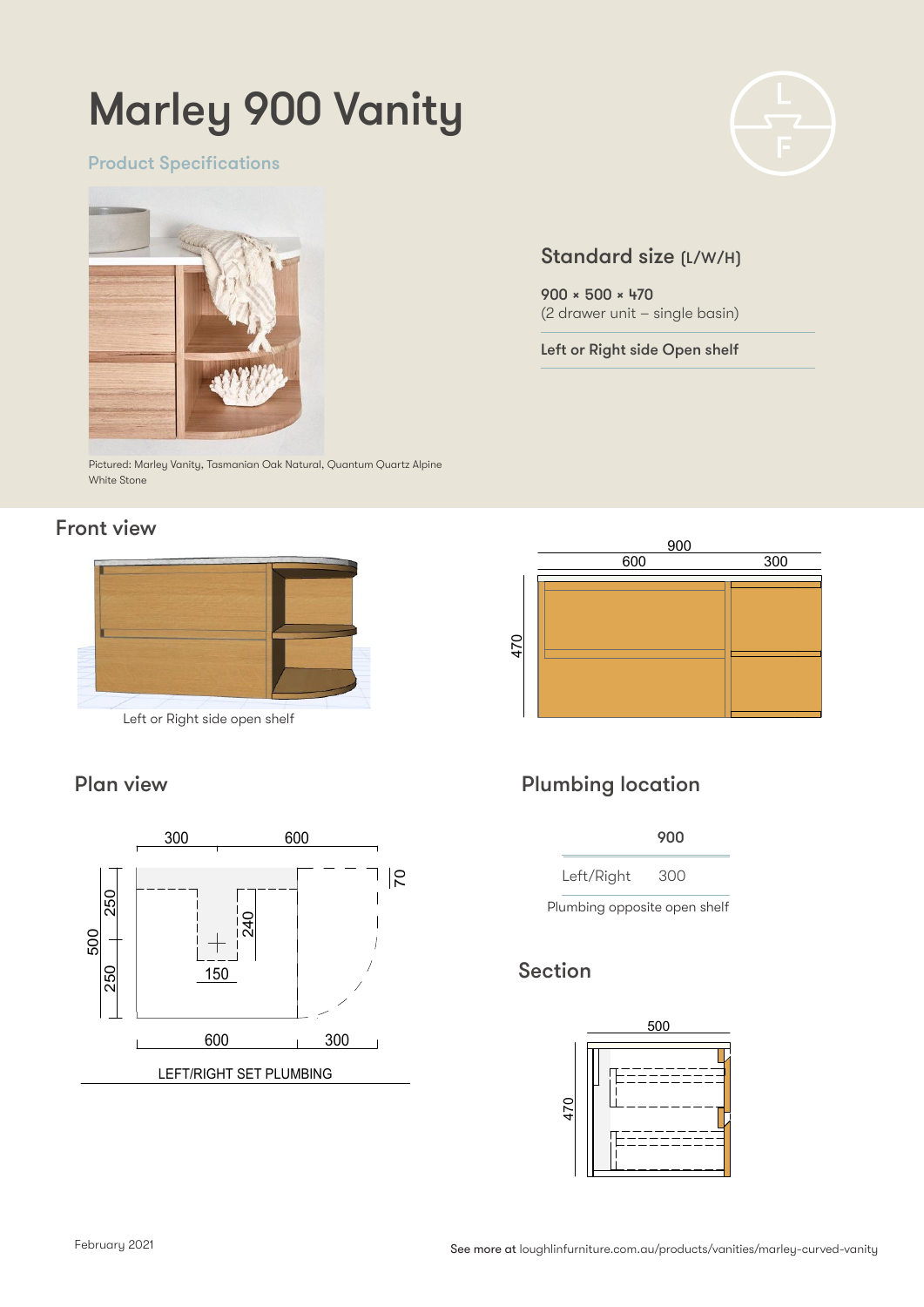# Marley 1200 Vanity

### Product Specifications



Pictured: Marley Vanity with twin open shelves, Tasmanian Oak Natural, Quantum Quartz Alpine White Stone



### Standard size (L/W/H)

1200 x 500 x 470 (2 drawer unit – single basin)

Twin, Left or Right side Open shelf

### Plumbing location

 1200 Centre 600

Left/Right 450

Plumbing opposite open shelf







### Plan view



### Section







February 2021 See more at loughlinfurniture.com.au/products/vanities/marley-curved-vanity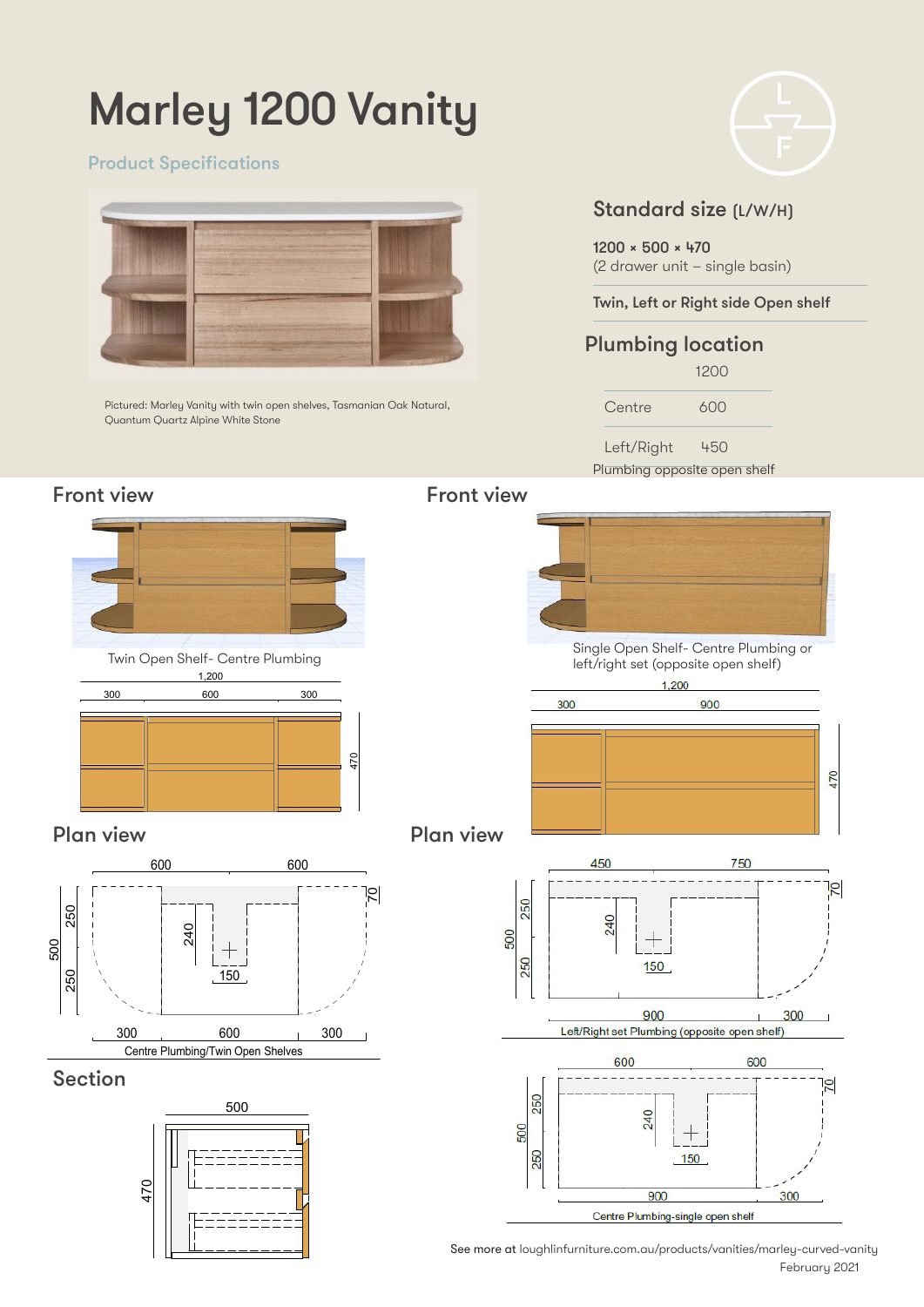# Marley 1500 Vanity

#### Product Specifications



Pictured: Marley Vanity with single open shelves, Tasmanian Oak Natural, Quantum Quartz Alpine White Stone Staples Double Vanity

### Standard size (L/W/H)

1500 x 500 x 470 (2 drawer unit – single basin)

Twin, Left or Right side Open shelf

### Plumbing location

 1500 Centre 750

Left/Right 600

Plumbing opposite open shelf

### **Front view**



Twin Open Shelf- Centre Plumbing



### Front view



**Single Open Shelf- Centre Plumbing or** 300 1,200 1,200 1,200 1,200 1,200 1,200 1,200 1,200 1,200 1,200 1,200 1,200 1,200 1,200 1,200 1,200 1,200 1,20 left/right set (opposite open shelf)



Plan view

2<br>P Plan view



### Section





February 2021 See more at loughlinfurniture.com.au/products/vanities/marley-curved-vanity